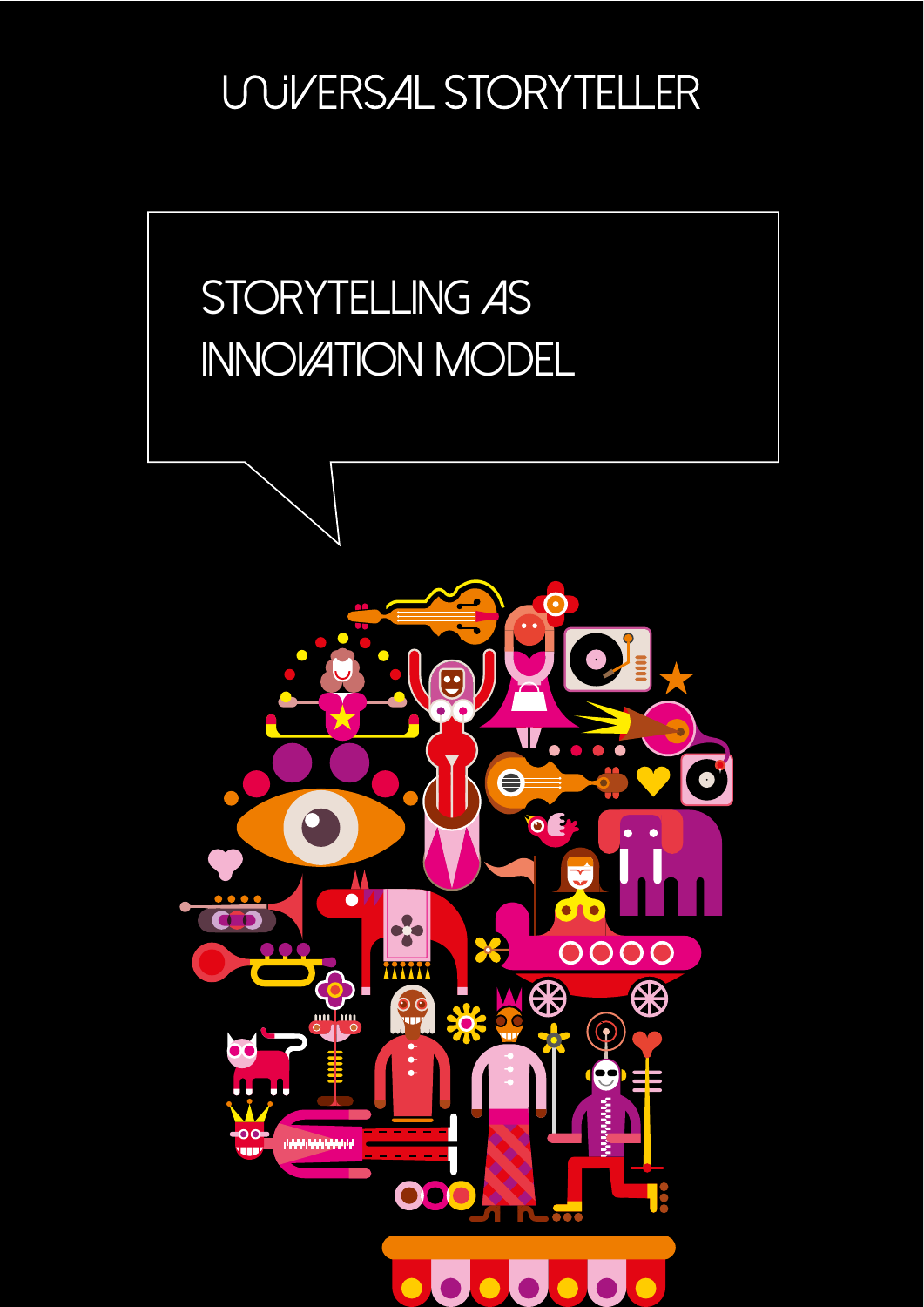# **UNIVERSAL STORYTELLER**

## STORYTELLING AS INNOVATION MODEL

**Like innovation processes, good stories are always about why and how things change and what the impact of the change might be.** 

Customer and user stories inform the design process, while future stories about new possibilities inspire the process for new service and product development.

### **Set-up: attract attention**

#### **I. Once upon a time** Establish the status Quo. Describe the industry and the product.

### **2. And every day**

Tell how things were formerly done and how the products and services were commonly used.

### **build-up: hold attention**

### **3. Until one day**

Explain how new needs/desires in society emerged which caused people to rethink their current product offer.

### **4. Because of that**

Explain different options that were tried to meet these new needs. Especially focus on obstacles that are in the way to create something new.

### **5. UNTIL FINALLY**

Introduce the new and groundbreaking product/service that was finally created and triggered change in the industry.

## **pay-off: offer a resolution**

#### **6. And ever since then**

Tell how the industry and life of customers changes through the creation of this new product.

**7. The moral of the story**

What is the impact on society and how does it change for good through this product /service?